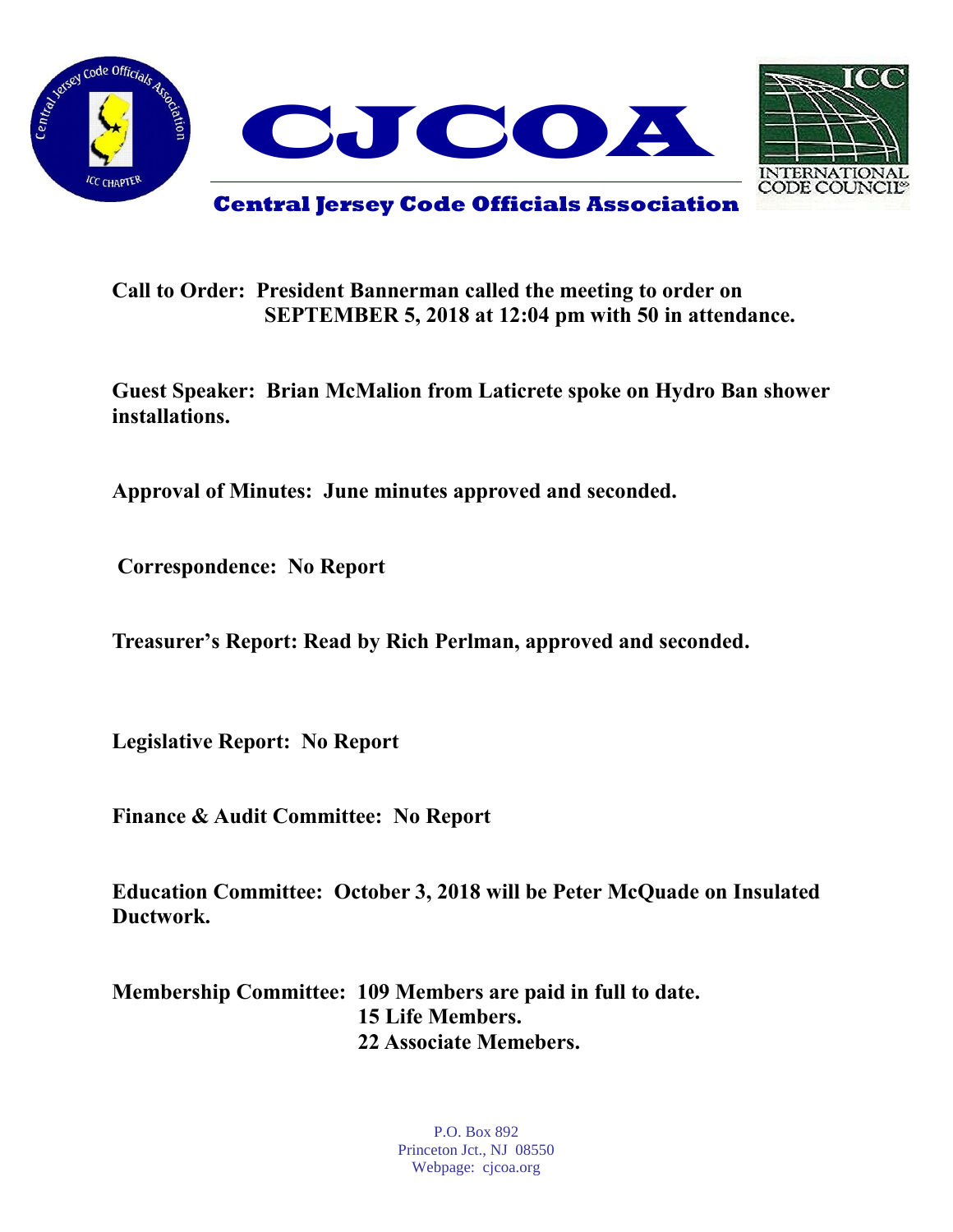**By-Laws Committee: No Report**

**Historical Committee: No Report**

**Good & Welfare Committee: Jeff Heiss's mother has passed away, CJCOA sent a sympathy card.**

**Public Relations: No Report**

## **Code Change Committee: All 2021 Codes and 2017 NEC are waiting to be Signed.**

- **Building: No Report**
- **Electric: 2020 1st round draft is on line**

**Plumbing: No Report**

**Fire: Terms for fireworks are back in the UFC**

**Nominating Committee: No Report**

**Scholarship Committee: Information is located on the website**

**Website Committee: Progress** 

**Golf Committee: No Report.**

P.O. Box 892 Princeton Jct., NJ 08550 Webpage: cjcoa.org